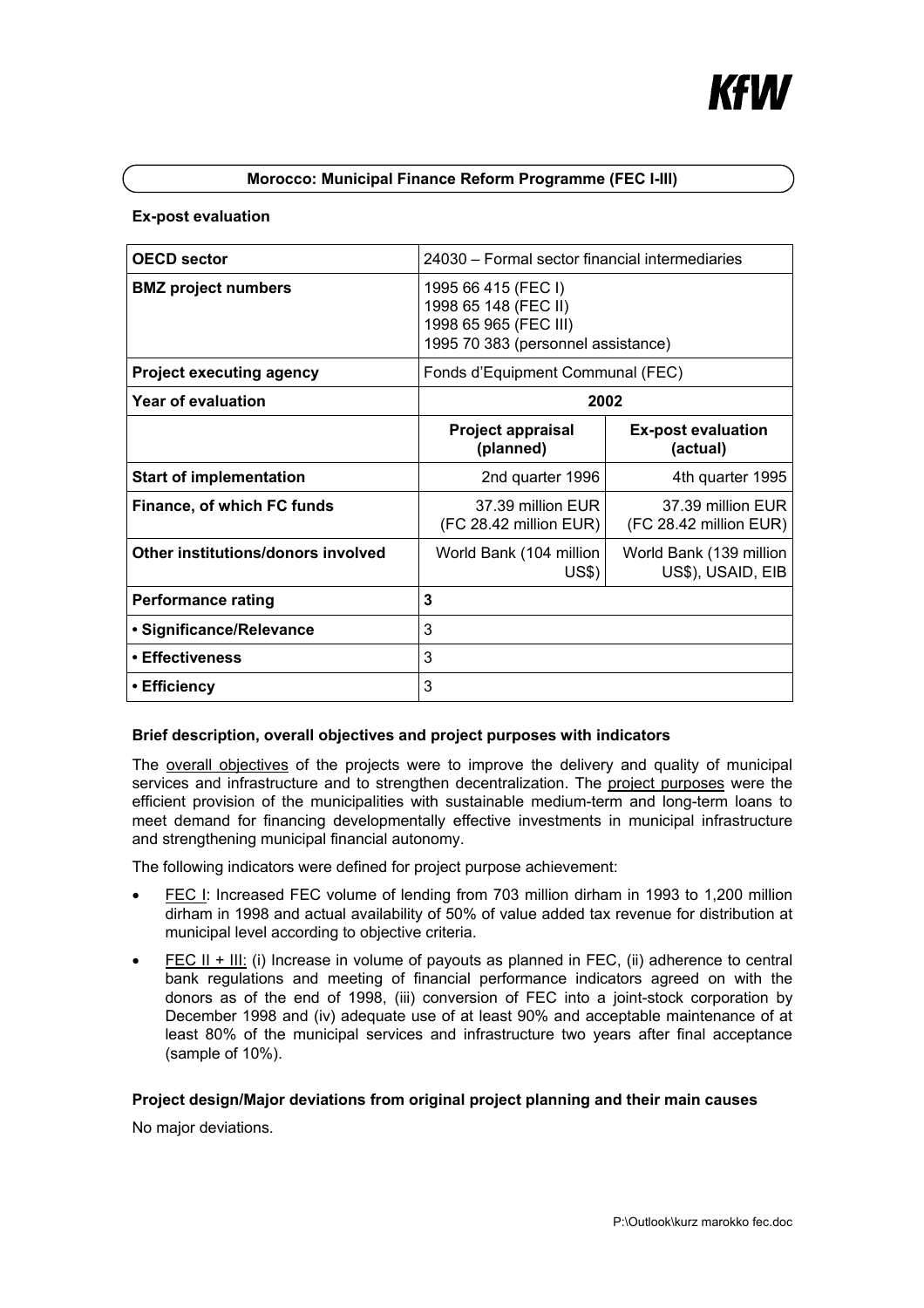#### **Key results of impact analysis and performance rating**

From the end of 1995 to 1999 the pledged FC funds were released for payment to cofinance altogether 74 projects. Forty per cent of the financed projects were carried out by rural municipalities, 57% by urban municipalities and 3% were implemented in larger towns. By project type, the programme breaks down as follows:

- 16 road construction projects (44% of FC funds)
- 11 bazaars and shops as well as 7 shopping centres (20% of FC funds)
- 21 finance projects for fleets of vehicles, such as excavators, refuse trucks, etc. (10% of FC funds)
- 19 other projects, such as public lighting, water supply, bridges or central markets (26% of FC funds)

Average project volume amounted to EUR 650,000, of which an average of 76% (EUR 500,000) were confinanced with FC funds. The loan terms ranged between 5 and 10 years. The agreed selection criteria for project type (e.g. no projects in tourism) as well as maximum loan amount were kept to – with two exceptions.

As to target indicators, the projects recorded a mixed performance. The reform in distributing value added tax between government and municipalities assisted by the WB/FC project was successful. The project purpose indicator was not quite met in full (42% instead of 50%), but the official distribution key rose continuously in favour of the municipalities and more increases are expected.

During the project term, FEC made tangible progress as a financial institution: conversion into a bank; fulfillment of the indicators agreed with KfW/World Bank (gross margin, administrative efficiency and profitability) as well as the banking regulations of the Central Bank of Morocco; acceptable portfolio at risk. The aim of converting FEC in a joint-stock company (project purpose up to 12/1998) has not been achieved so far, however, and FEC lending activity in recent years has stagnated or declined if adjusted for special programmes.

Weakpoints, however, remain at investment project level: FEC has no acceptance and takeover documents on investments completed. Nor are statistics kept on the utilization and maintenance of the financed projects. Long-standing personnel estimate that the performance rate ranges between 60% and 70%, which falls short of the relevant indicator. The sample conducted for the ex-post evaluation of 9 investment projects confirmed this. A maximum of five only of the projects evaluated can rate as successful (adequate layout for the most part; relatively efficient implementation; high utilization; suitable maintenance). The deficits are partly due to FEC weaknesses in project consultancy and support. The most common reasons for frequent delays were political disagreements or the technical incompetence of the municipalities. As the instrument of municipal finance is relatively new in Morocco and the municipalities are at the beginning of a learning process, more modest targets and scheduled implementation times of more than two years would have been appropriate.

Only near on 17% (EUR 0.25 million) of the funds from the accompanying measure, partly to improve project planning in the municipalities, were used. The reasons for this on the one hand were the late marketing of the instrument and on the other conditions which were felt to be too expensive (finance of study costs for the municipalities through loans at 5% a year and a handling fee of 1%). The remaining funds were invested as planned in the management information system and for further training of the staff of the FEC financial and loan department.

Altogether, the programme objectives were only partially achieved and the overall objective only with shortcomings. Nevertheless, the programme has made an important structural contribution to the implementation of infrastructure projects by the municipalities. The project broke new ground in municipal finance and provided an important impetus for decentralization. The autonomy of the municipalities has increased substantially since project appraisal. There is also greater awareness of the importance of environmental impacts and suitable maintenance. So there has been a beneficial influence on the sustainability of these kinds of measure.

The developmental impacts of the project can be summarized as follows: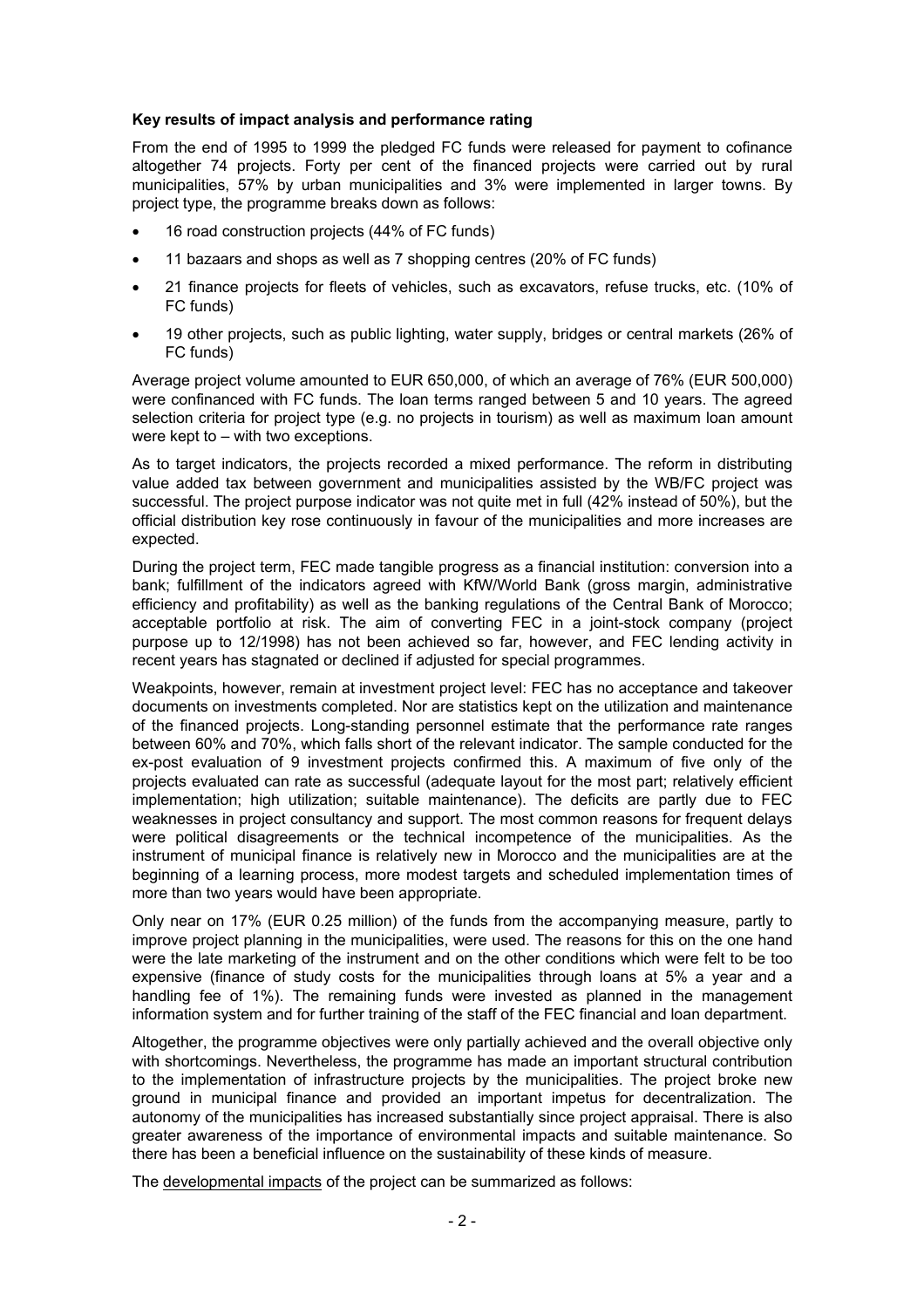Municipal finance programmes only make sense, if the municipalities can rely on secure income flows. If this is not the case, appropriate reforms need to be implemented. In cooperation with the World Bank, the FEC I-III programme succeeded in establishing this necessary condition. The municipalities today have a higher budget and greater autonomy than at project appraisal. The projects thus make a major contribution to strengthening local authorities and effectively support ongoing democratization.

For the majority of the Moroccan municipalities, FEC is the sole provider of long-term credit; many investments would not have been made without it. Thanks to the FC funds, FEC was able to raise its equity capital by 30% and thus meet the central bank provisions on equity capitalization as well as gain access to domestic capital market finance independently of donors. On the other, only approximately 60% of the projects can be rated as successful, which means the project contribution to increasing the availability and quality of municipal services and infrastructure was only achieved to a limited degree.

In a summary assessment of all the above cited impacts and risks, we assess the developmental effectiveness of the project as follows:

- The programme objectives were only partially achieved. The favourable developments in municipal reform as well as the financial performance of the bank must be set against the failure to convert the bank into a joint-stock company, FEC's stagnant growth and the relatively weak results of the financed investment projects. We nevertheless accord the projects a **sufficient degree of effectiveness** (**Subrating 3**).
- The programme is of high developmental **relevance**. FEC is still frequently the only provider of long-term investment finance, particularly for rural municipalities. In cooperation with the World Bank, the programme has made a major contribution to developing the financial market for municipalities and has had a sustainable beneficial impact on the application of environmental criteria in municipal finance projects. The project has prevented the development of parallel structures such as social funds and provided effective support to ongoing democratization in Morocco. On the other hand, due to shortcomings in conceptual design, implementation, use and maintenance in a relatively large percentage of individual projects, the overall objective was not attained to the full extent. Altogether then, we assess the **relevance/significance** as **sufficient** (**Subrating 3**).
- Problems in governance structure and particularly the organizational and operational structure resulting in too many coordination problems and duplications make for relatively inefficient procedures and implementation of the financed projects by FEC. On the other hand, FEC's financial efficiency is satisfactory. Altogether, the accompanying measure had only a marginal impact on the efficiency of the institution or the quality of the financed projects. On balance, we therefore accord the projects a **sufficient degree of efficiency** (**Subrating 3**).

Weighing up the effectiveness, efficiency and significance/relevance, we rate the **developmental effectiveness overall as sufficient** (**Rating 3**).

## **General conclusions applicable to all projects**

The programme shows that municipal finance at market conditions is possible in Morocco and that executing institutions can operate cost-covering. Assistance via equity participation makes sense in this context as it strengthens the capital base of the intermediary and enlarges the scope for refinance on the national or international capital market.

The main lessons learnt for organizing future FC measures in municipal finance projects are as follows:

a. As these programmes are very complex they call for a long-term perspective. Key to success is ensuring that the municipalities are properly prepared (budgetary responsibility, adequate financial resources in the municipalities), which is often only possible when a large measure of political influence can be exerted - possibly by cooperating with other donors. Moreover, building up a financial institution in keeping with project needs takes several years.